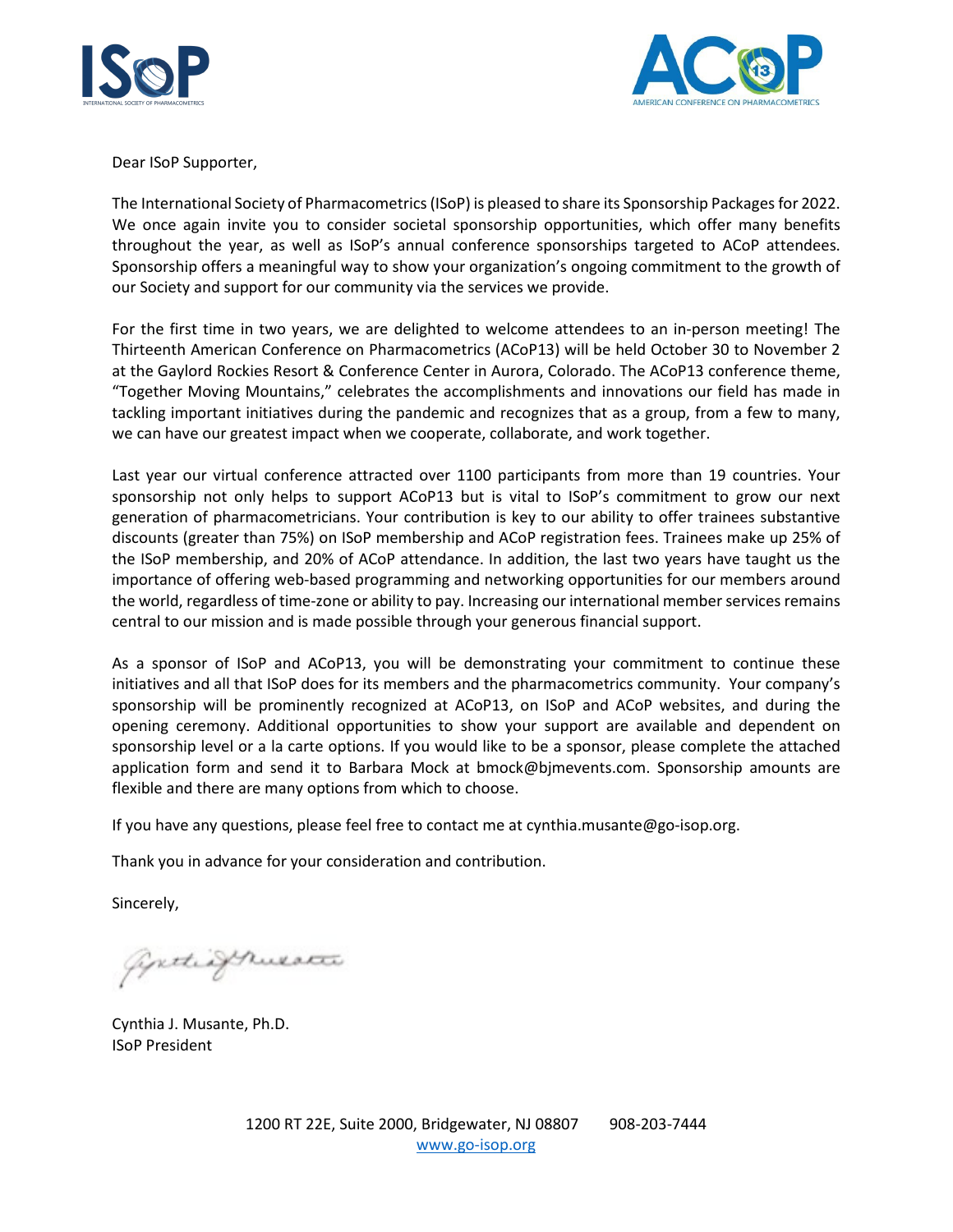





# Sponsorship Packages

The International Society of Pharmacometrics (ISoP) is pleased to share its Sponsorship Package offerings for 2022. ISoP invites you to consider societal sponsorship opportunities, which offer benefits and exposure to our membership throughout the year, as well as ISoP's Annual Conference and Expo sponsorships targeted at ACoP attendees.

Please note that in 2022 ISoP is transitioning to calendar-year sponsorships; the offerings this year will be effective June 1, 2022 through December 31, 2022.

Contributors can reach sponsorship levels by cumulative dollars spent to support ISoP.

### Sponsorship Levels

|                | Diamond: \$20,000.00+               |
|----------------|-------------------------------------|
|                | Platinum: \$15,000.00 - \$19,999.00 |
| Gold:          | \$10,000.00 - \$14,999.00           |
| Silver:        | $$5,000.00 - $9,999.00$             |
| <b>Bronze:</b> | $$2,500.00 - $4,999.00$             |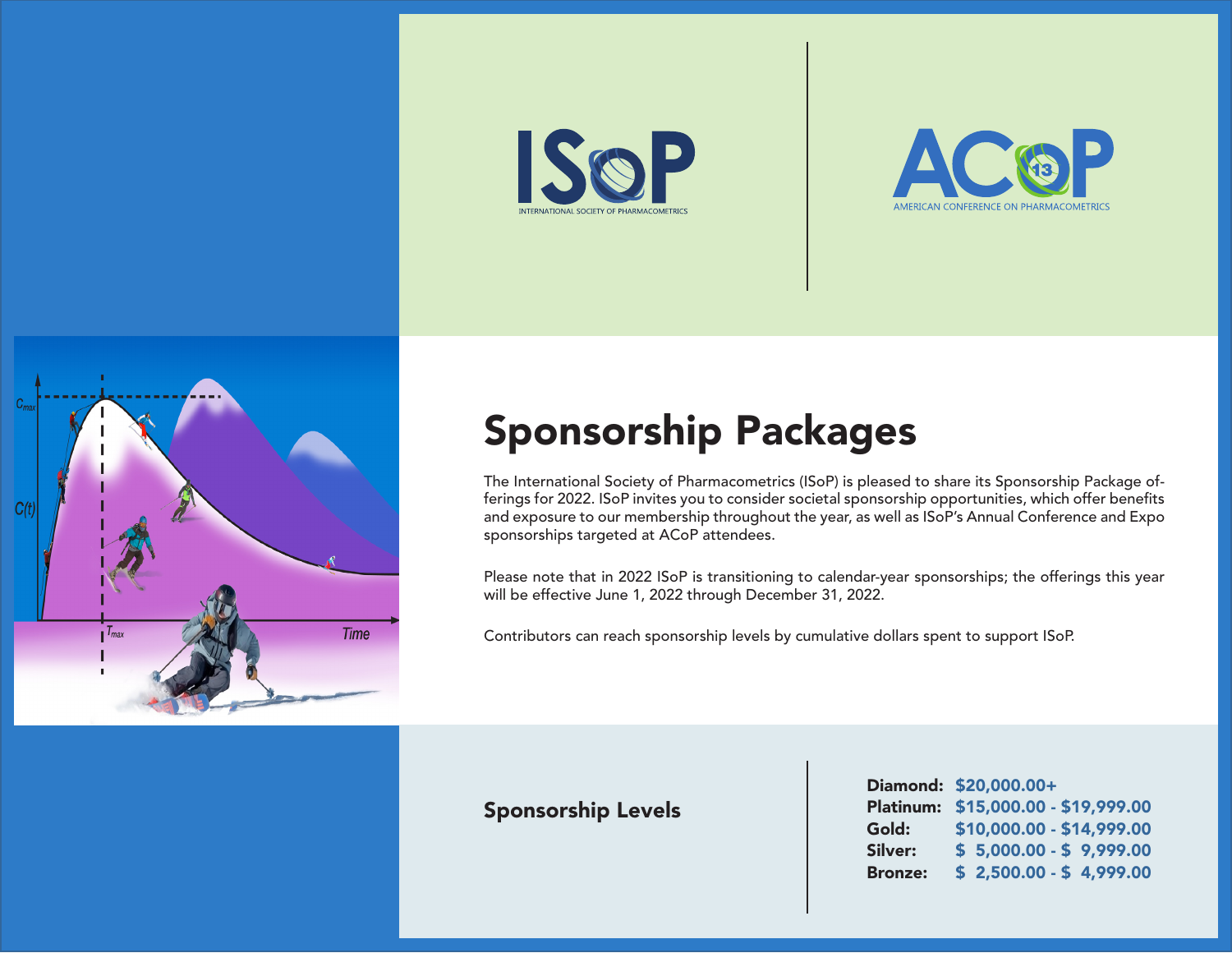As a ISoP Sponsor, your company will automatically receive the following benefits per level of Sponsorship as highlighted in the chart below:

| <b>2022 Sponsorships</b>                                                                                                            | <b>Diamond</b><br>$$20,000+$ | <b>Platinum</b><br>$$15,000-$<br>\$19,999.00 | Gold<br>$$10,000-$<br>\$14,999.00 | <b>Silver</b><br>$$5,000-$<br>\$9,999.00 | <b>Bronze</b><br>$$2,500-$<br>\$4,999.00 |
|-------------------------------------------------------------------------------------------------------------------------------------|------------------------------|----------------------------------------------|-----------------------------------|------------------------------------------|------------------------------------------|
| Recognition on the ISoP Website (logo and sponsorship level)                                                                        | $\boldsymbol{\mathcal{U}}$   | $\boldsymbol{\mathcal{U}}$                   | $\boldsymbol{\mathcal{U}}$        | $\boldsymbol{\mathcal{U}}$               |                                          |
| Complimentary single job posting on the ISoP Career Center                                                                          | 90 days<br>(\$400 value)     | 60 days<br>(\$350 value)                     | 30 days<br>(\$300 value)          |                                          |                                          |
| Advertisement in ISoP Newsletter or JPKPD Journal<br>(three/year; choice of ad placement at the discretion of ISoP)                 | 1 full page                  | $1/2$ page                                   | $1/4$ page                        |                                          |                                          |
| Recognition on the home page of ACoP13 website, in the program book,<br>and in general session slides (logo and sponsorship level)  | $\boldsymbol{\mathcal{U}}$   | $\boldsymbol{\mathcal{U}}$                   | $\boldsymbol{\mathcal{U}}$        | $\boldsymbol{\mathscr{C}}$               |                                          |
| <b>Complimentary Registration(s) at ACoP13</b>                                                                                      | $\boldsymbol{6}$             | 4                                            | $\overline{2}$                    | $\overline{2}$                           | $\mathbf 1$                              |
| Logo placement on ACoP13 official email blast announcements                                                                         | 4 blasts                     | 2 blasts                                     | 1 blast                           |                                          |                                          |
| <b>Tickets to the Presidents Reception</b>                                                                                          | $\overline{4}$               | $\overline{2}$                               | $\overline{2}$                    | $\overline{2}$                           | $\overline{2}$                           |
| Prerecorded video presentation, with priority placement at ACoP13                                                                   | 2 minutes                    | 1 minute                                     | 30 seconds                        |                                          |                                          |
| Private Meeting Room for your company use Monday - Wednesday<br>(subject to availability; prioritized by highest sponsorship level) | $\boldsymbol{\mathcal{U}}$   |                                              |                                   |                                          |                                          |

Ļ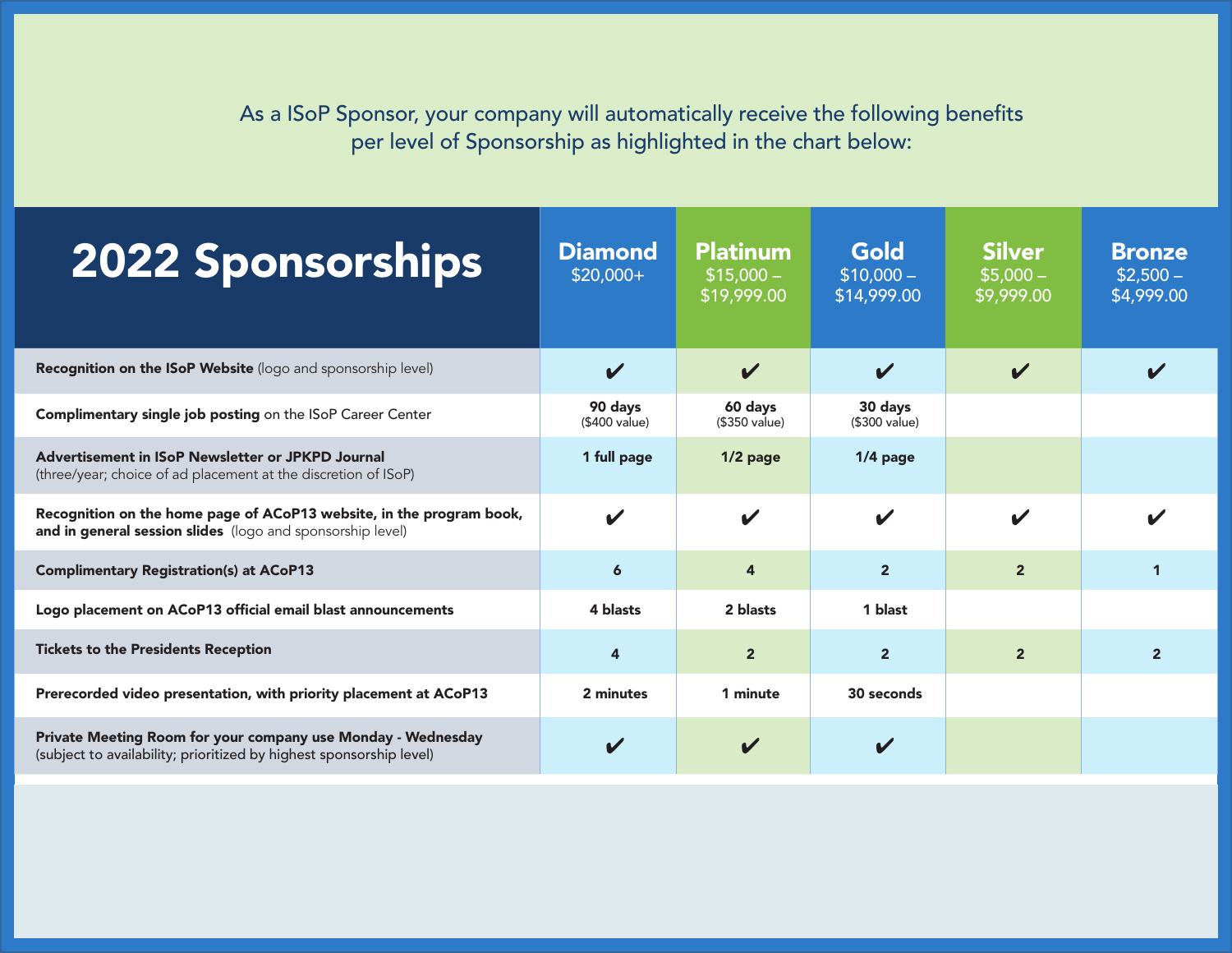### Select from the following options to reach your sponsorship level.

**ISOP** 



# Sponsorship **Options**

*Please note: Sponsorship packages are not exclusive. Multiple sponsors will be recognized if applicable.*

#### Exhibit Hall Breaks - \$5,000,00

Breaks will be on Monday, Tuesday, and Wednesday afternoon. Your corporate logo will be recognized on table signage.

#### Lunch - \$10,000.00

Lunch will be provided every day during the conference. Your corporate logo will be recognized on table signage. Company may provide napkins or giveaways with company (corporate) logo for the event (direct cost to company).

#### Welcome Reception or Social Dinner - \$20,000.00

Held on Sunday and Monday evening, your corporate logo will be on event signage and additional recognition on table signage. Company may provide napkins or giveaways with company (corporate) logo for the event (direct cost to company).

#### Awards Ceremony - \$7,500.00

ISoP recognizes and honors individuals in the field of Pharmacometrics. During the Sunday Opening session, the following awards will be presented: ISoP Lewis B. Sheiner Lecturer, Leadership Award, Innovation Award, Technical Manuscript Award, Emerging Scientist Award, and Unsung Hero Award. Sponsor will receive acknowledgement in the conference program and in the opening slides.

#### Pre-Conference - \$2,500.00

The Pre-Conference session is held on Sunday. As a sponsor of the Pre-Conference, your corporate logo will be on the event signage and additional recognition on table signage at the pre-conference lunch/poster session.

#### Conference Program Agenda -

\$4,000.00 (inside front, inside back cover) \$3,000.00 (inside page)

By supporting the Final Program your company will have exposure to all meeting attendees. Each attendee receives the Final Program at registration and may carry it throughout the meeting. It contains the comprehensive list of sessions, along with the schedule of abstracts, award winners, and exhibitor guide; everything an attendee wants and needs to know about the ACoP13 meeting can be found in this program.

Deadline for artwork is September 19, 2022. Sponsor must provide camera-ready art in appropriate digital file. For inside front or inside back cover: first come, first served.

#### Conference Internet - \$10,000.00

Provide Wi-Fi to all attendees for the entire conference. This Wi-Fi will be active from Sunday through the close of the tutorial sessions on Thursday. Package includes signs throughout the meeting space that would include your company recognition along with the Wi-Fi password.

#### Headshot Booth - \$10,000.00

Headshot Booth will be open Monday and Tuesday for attendees to have their professional headshot taken. Support opportunity includes professional photographer, assistant, camera, lighting, and backdrop. In addition to recognition on signage, your corporate or product branding will be included in each headshot email sent to participants. Deadline to sponsor: July 1, 2022

(Please note: if not sponsored the headshot booth will not be at the meeting.)